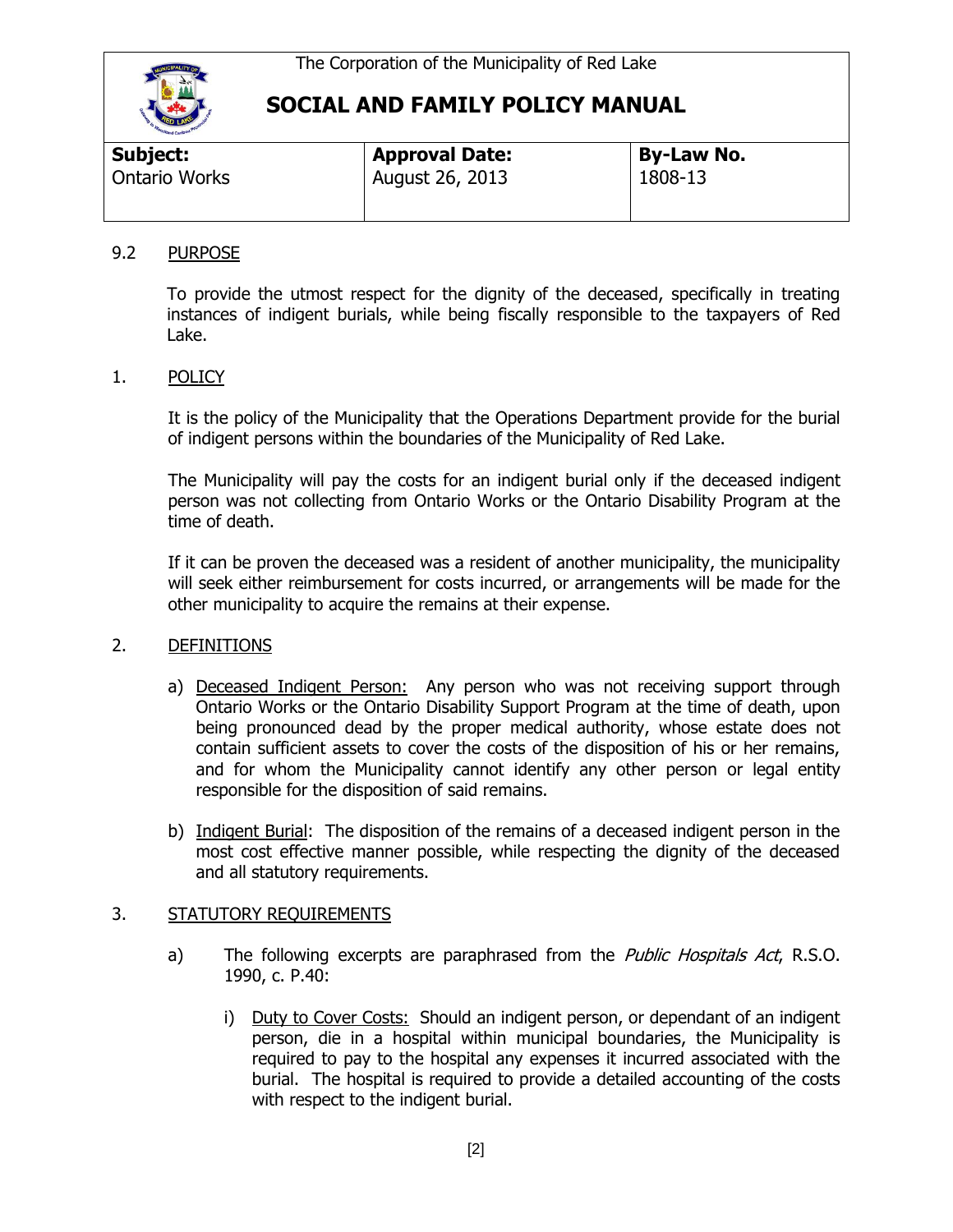

| Subject:             | <b>Approval Date:</b> | <b>By-Law No.</b> |  |
|----------------------|-----------------------|-------------------|--|
| <b>Ontario Works</b> | August 26, 2013       | 1808-13           |  |

- ii) Right of Recourse Against Patient: The Municipality may recover from the indigent person's estate (or in the case of a dependant of an indigent person, from anyone who is legally responsible for the dependant), the amount of the payment made to the hospital.
- iii) Right of Recourse Against Proper Municipality: If it can be proven that the indigent person was a resident of another municipality in Ontario at the time of admission, the Municipality may recover payment from said municipality.
- b) The following excerpt is paraphrased from the *Anatomy Act*, R.S.O. 1990, c. A.21:
	- i) Duty of Municipality to Bury: The Municipality is required to cover the expense of disposing of any unclaimed body found within the boundaries of the Municipality, on order from the local inspector or coroner. Costs associated with the burial may be recovered from the deceased's estate, or from anyone whose duty it was to dispose of the body.
	- ii) Notification to come from Inspector or Coroner: The local inspector or coroner must provide the Clerk with a report and warrant when the municipality is required to dispose of an unclaimed body.
	- ii) Duty to pay Inspector/Coroner: The Municipality is obligated to pay a fee of \$40 to the inspector or coroner for each body disposed of under the Act.

### 4. FISCAL RESPONSIBILITIES

The Municipality will be fiscally responsible to the taxpayers of Red Lake as follows:

- a) In the disposition of the remains of a deceased indigent person, the Municipality will only provide:
	- Preparation of the deceased's remains for interment (cremation).
	- Transportation of the deceased's remains to and from a funeral home which will provide the preparation of the deceased's remains.
	- Open and closing of a burial site in a lot in any Municipality of Red Lake Cemetery.
	- The placing of a flat, bronze marker at the head of the burial site (lot), identifying the deceased's name and date of birth (if known) and date of death.
	- All statutory requirements (contribution to Care and Maintenance Fund, any hospital fees, payment of Inspector or Coroner's fee).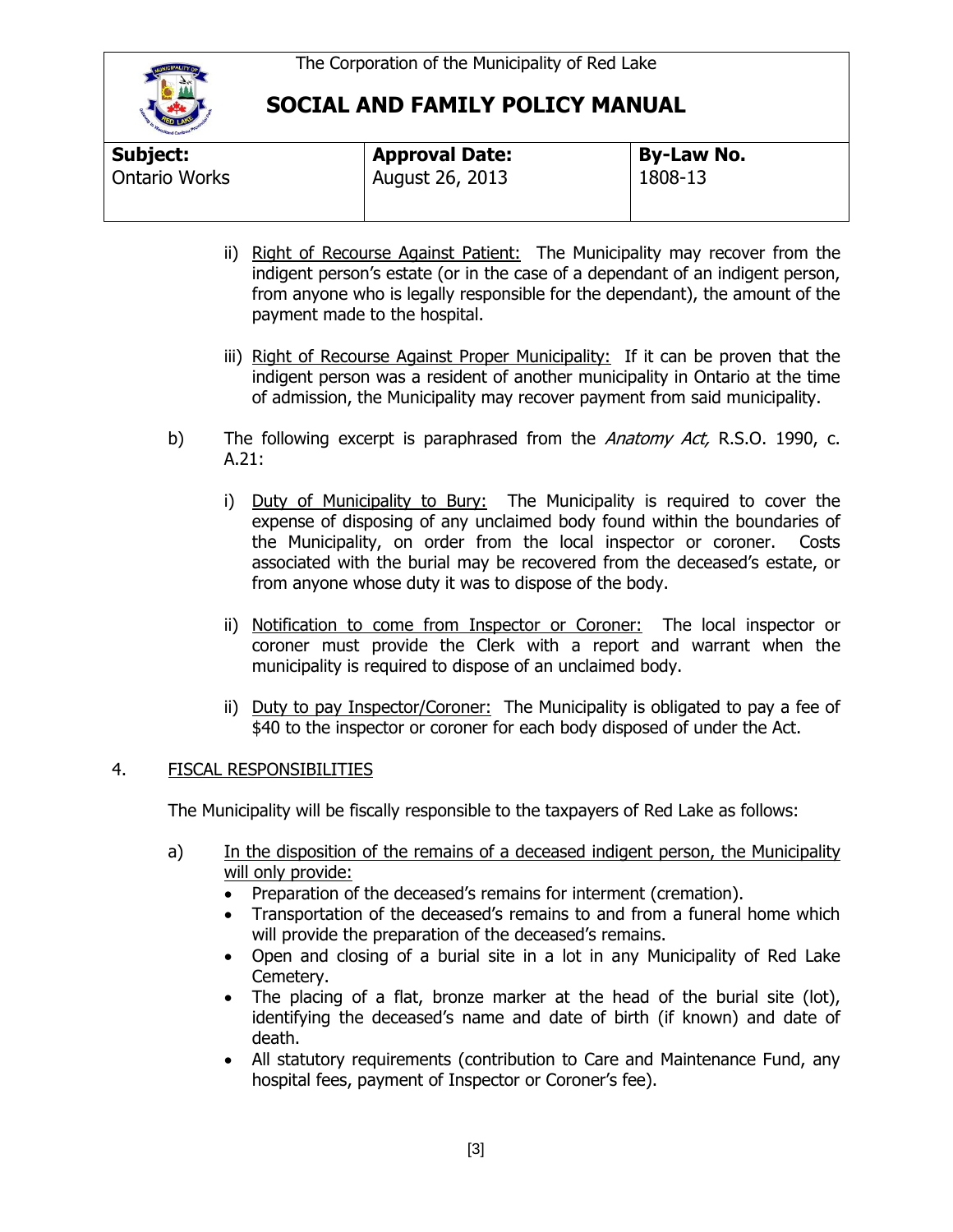

| <b>Hand Carloon</b><br>Subject: | <b>Approval Date:</b> | <b>By-Law No.</b> |
|---------------------------------|-----------------------|-------------------|
| <b>Ontario Works</b>            | August 26, 2013       | 1808-13           |
|                                 |                       |                   |

The aforementioned services and obligations will be completed by the Municipality under the direction of the Operations Department and, in the instances of opening and closing the burial site and the placing of the bronze marker, at a time that is most convenient and cost-effective for the Municipality.

b) Costs Incurred: All costs associated with indigent burials are to be invoiced to the Municipality's Cemetery Department, and be debited from said Department's Budget. Given that indigent burials are a rare occurrence, no funds will be specifically allocated to cover these costs. In any year where an indigent burial(s) takes place, the costs will be reflected in the Cemetery Budget.

### c) Recovery of Costs:

The Municipality will not cover costs for an indigent burial if any family member or other legal entity responsible for the costs of the disposition of the deceased's remains can be identified or steps forward to claim the remains, or requests any type of service or ceremony. Examples of individuals responsible for the disposition of deceased indigent persons' remains include (but are not limited to):

- The person designated in a written instrument signed by the deceased
- The deceased surviving spouse
- Any one of the deceased's surviving adult children
- Either one of the deceased's surviving parents
- Any one of the deceased's surviving adult siblings
- Any adult person in the next degree of kinship in the order named by law to inherit the estate of the deceased.

The Municipality will make every effort to recover the costs of an indigent burial by:

- Making application to access any residual value in the deceased's estate
- Making application to access the deceased's Canada Pension Plan Death Benefit
- Making application to the Municipality in which the deceased was a resident
- Making application to the Last Post Fund, if the indigent person met its eligibility criteria
- Any other means determined appropriate by the Municipality.